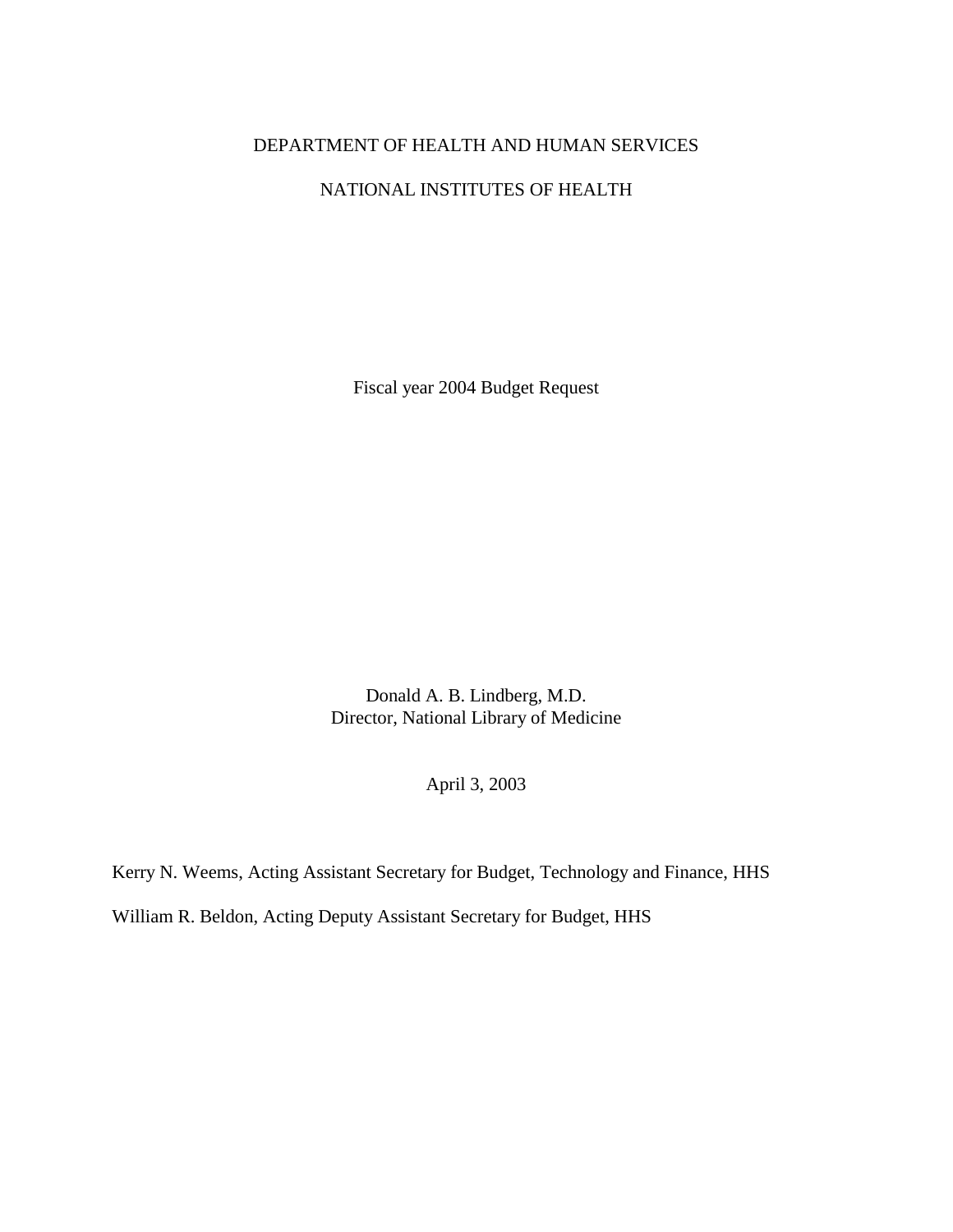### DEPARTMENT OF HEALTH AND HUMAN SERVICES

Statement by

Donald A. B. Lindberg, M.D. Director, National Library of Medicine on Fiscal Year 2004 President's Budget Request for the National Library of Medicine

Mr. Chairman and Members of the Committee:

I am pleased to present the President's budget request for the National Library of Medicine (NLM) for Fiscal Year 2004, a sum of \$316,040,000, which reflects an increase of \$9,334,000 over the Fiscal Year 2003 enacted level of \$306,706,000 comparable for transfers proposed in the President's request.

For more than 150 years one institution has been the nation's primary source of published medical information—your National Library of Medicine (NLM). Originally part of the Army, the Library became a civilian organization in the 1950s and a part of the NIH in the 1960s. Innovation in disseminating medical information has been a hallmark of the Library since the  $19<sup>th</sup>$  century, including the first successful application of computers (40 years ago) to a largescale bibliographic system. Today NLM not only maintains the world's largest collection of biomedical books and journals, but it has become, via the Web, a ubiquitous source of authoritative information for scientists, health professionals, and consumers around the world. Some half a *billion* searches of the various NLM databases are done each year.

The NLM in the  $21<sup>st</sup>$  century is distinguished especially by two features unknown to it just two decades ago: the institution has become the leading source of human genome information and at the same time an important source of nontechnical health information for the public. The proximate source of the information that makes both these features possible is the National Institutes of Health. The NLM, through the Web operations of its National Center for Biotechnology Information, receives more than a quarter million visitors a day seeking molecular biology information ranging from DNA sequences and protein structures to the related research literature. On the other hand, the extensive health information issued by the various NIH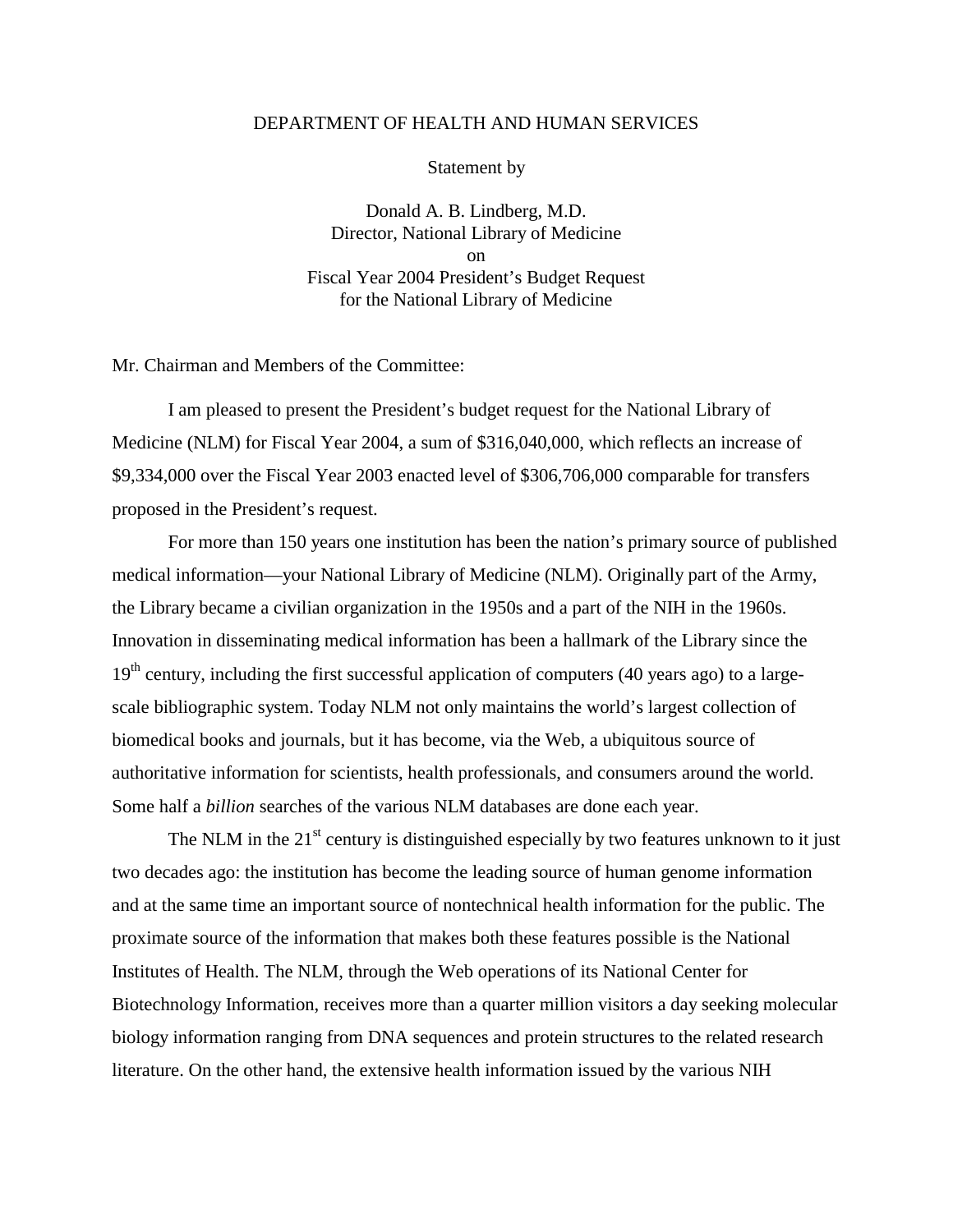institutes and centers forms the backbone of the MEDLINEplus information service offered to the general public.

An unusual aspect of the NLM's contemporary role that there is a direct connection between the Library's research and information programs and the defense against bioterrorism and medical and public health preparedness for disaster management and terrorist attack. To cite a few examples: genomics research databases for targeted development of drugs, vaccines, and other forms of treatment for such diseases as smallpox, anthrax, plague, Ebola, and cholera; informatics  $R \& D$  related to terrorism and disaster management; training for health professionals in the use of pertinent information resources; developing experimental information resources targeted at first responders; and improving the information infrastructure so that vital data can be shared during a crisis. As to post-9/11 information services, NLM quickly placed pages on its Web site about post-traumatic stress disorder, biological and chemical warfare agents, anthrax, and other information related to bioterrorism.

#### **TOOLS FOR SCIENTISTS AND HEALTH PROFESSIONALS**

In its role as the world's largest medical library, the National Library of Medicine continues to provide access to the enormous literature of the health sciences, including even priceless historical treasures dating to the  $11<sup>th</sup>$  century. Most medical researchers and health professionals have, directly or indirectly, availed themselves of the Library's services some time in their career; there are those who access MEDLINE/PubMed (to take one popular example) almost daily. Another heavily used information resource is GenBank (with DNA sequence data).

MEDLINE is a database of 12 million references and abstracts to the world's medical literature published since the 1960s; PubMed is the Web-based retrieval system that makes this wealth of information freely and easily searchable to health professionals and others. MEDLINE/PubMed is an evolving system. The database expands at the rate of about half a million records a year. Several years ago NLM introduced links between MEDLINE references and publisher websites so users could retrieve the full text of articles. Today, more than 3,000 of the 4,600 publications indexed for MEDLINE have such links. Another element in the evolution of MEDLINE is converting information from the 1950s, MEDLINE form, so that valuable research data, on smallpox and tuberculosis to take just two pertinent examples, will be available to today's scientists. A recent improvement is a text version of PubMed for users who require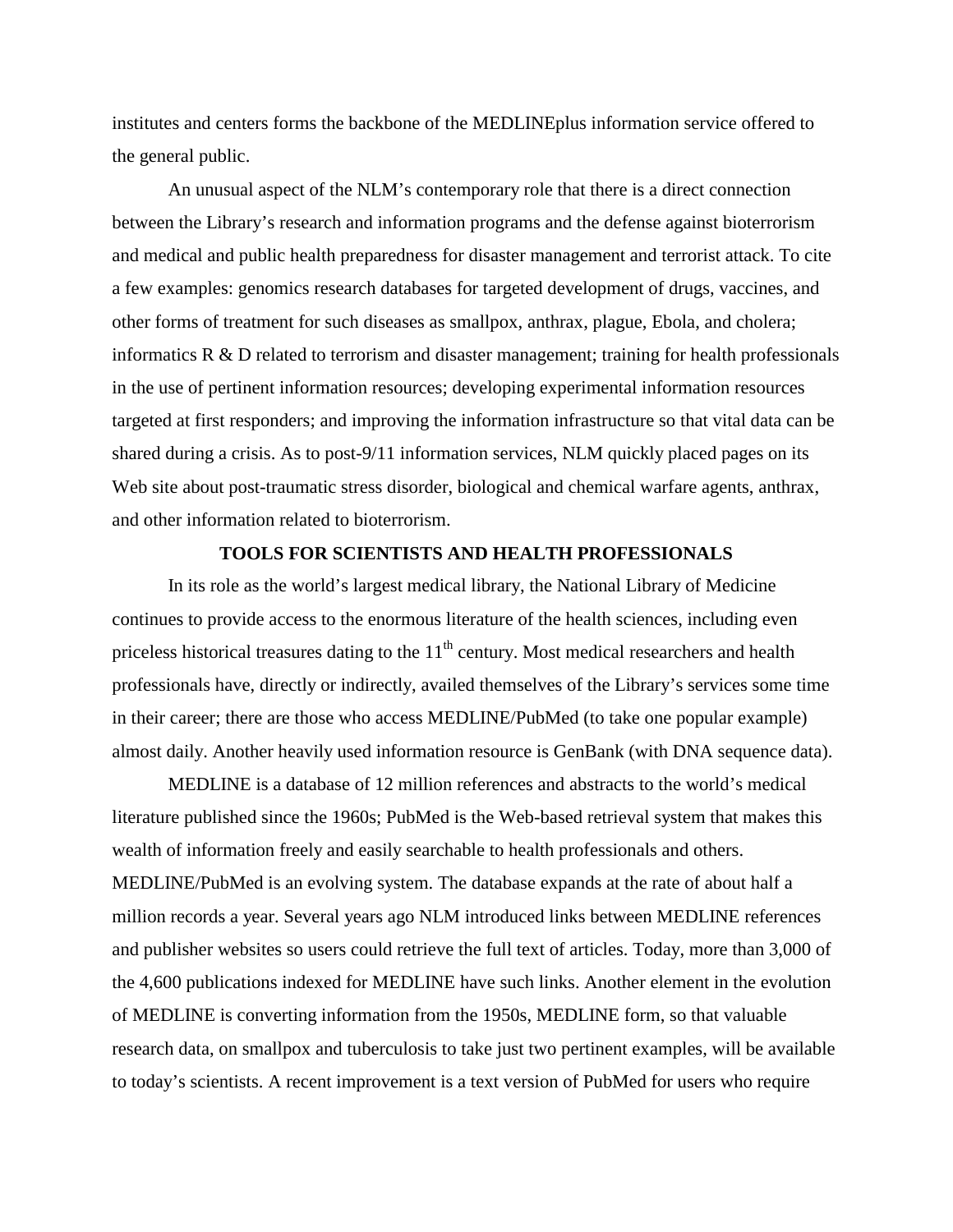special adaptive equipment to access the web. This has had the additional benefit of making the system much more friendly for those using hand-held devices.

GenBank, on the other hand, is accessed primarily by scientists—some 50,000 of them each day. It is a collection of all publicly available DNA sequences and is thus a key element in ensuring that the flood of data resulting from research around the world, including the Human Genome Project here at home, is available for further research and for further analysis and for gene discovery. GenBank is maintained by NLM's National Center for Biotechnology Information (NCBI) and now contains more than 15 million sequences and 29 billion base pairs from over 130,000 species. These are limited to chromosome maps, gene protein products, and other relevant genetic information for human and many smaller species.

An increasingly popular NCBI service for the scientist and health professional is PubMedCentral. This is a digital archive of life sciences journal literature under which publishers electronically submit peer-reviewed research articles, essays, and editorials to be included. NLM undertakes to guarantee free access to the material; copyright remains with the publisher or the author. Creating "digital archives" is an important NLM responsibility in this electronic age.

Electronic health data standards are also part of the information infrastructure of the  $21<sup>st</sup>$ century. Such standards are needed for safe and effective health care, efficient clinical and health services research, and timely public health and bioterrorism surveillance. NLM plays an important role in HHS initiatives to promote standardization of electronic patient data by supporting the maintenance, distribution, and linking of key clinical terminologies within the Unified Medical Language System (UMLS) Metathesaurus. As a result, these clinical terminologies are available for use throughout the U.S. in clinical research databases, patient care, and public health surveillance. NLM is providing funding for the development, enhancement, and distribution of several clinically specific vocabularies. The UMLS Metathesaurus provides a common distribution vehicle for such vocabularies and a mechanism for linking them to HIPAA-mandated administrative code sets, basic research vocabularies, and thesauri designed to index the scientific literature. In addition, pilot projects for testing the use of the vocabulary in different settings will be critical for maximizing the benefit of electronic health data standards for improving patient safety, reducing costs, and enhancing effective information exchange to combat bioterrorism.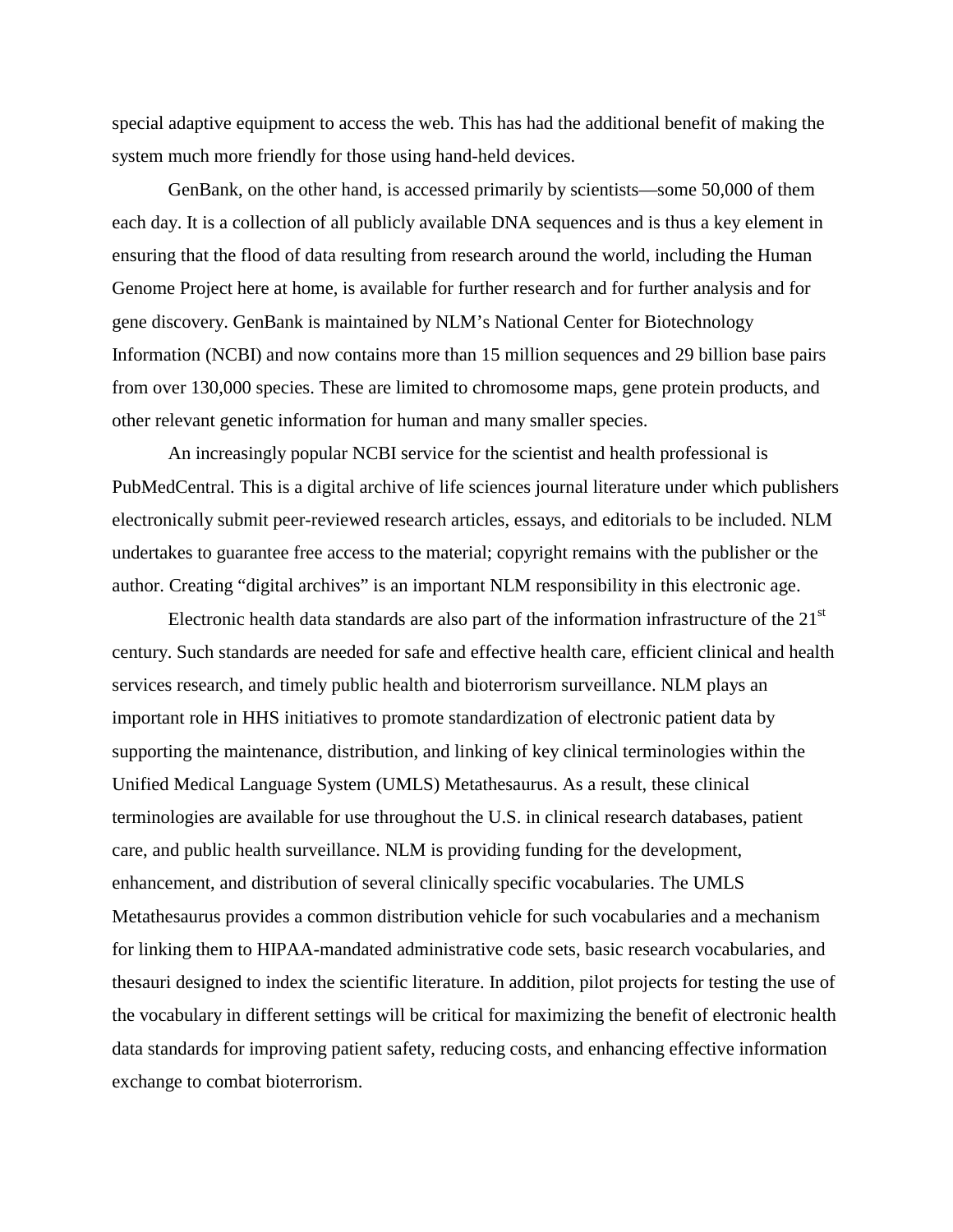### **INFORMATION SERVICES FOR THE PUBLIC**

Since 1998, NLM has expanded its mission beyond serving health professionals and researchers to encompass providing high quality electronic health information services for the public. To serve this audience, the Library developed a new information resource, MEDLINEplus, a Web-based service that provides integrated access to the high quality consumer health information produced by NIH and HHS components and other reputable organizations. About 1.8 million unique visitors obtained health information from MEDLINEplus in January 2003.

The main features of MEDLINEplus: 600 "health topics," from Abdominal Pain to Yeast Infections, consumer-friendly information about thousands of prescription and over-the counter drugs, an illustrated medical encyclopedia and medical dictionaries, directories of hospitals and health professionals, a daily health news feed from the major print media, 150 interactive and simply presented tutorials (with audio and video) about diseases and medical procedures, and connections from the health topics to current clinical trials.

Like MEDLINE, MEDLINEplus is a constantly evolving system. Links are checked daily and new health topics added weekly. A completely Spanish-language version of MEDLINEplus was introduced in 2002 and is receiving heavy use. Early in 2003 a prototype "MEDLINEplus Go Local" system was introduced in North Carolina, a joint effort of the University of North Carolina and the NLM. This system allows MEDLINEplus users access to "NC Health Info," which contains links to local, county, and state health services in North Carolina and, conversely, users of NC Health Info can link into the detailed, authoritative health information about particular diseases and conditions in MEDLINEplus.

The NLM casts a wide net in creating and promoting MEDLINEplus, working closely with the Public Library Association and other organizations not associated with NLM's mission, as well as with the 4,700 member institutions of the National Network of Libraries of Medicine. Network librarians not only assist in identifying and evaluating information to be included in MEDLINEplus, but are of tremendous help in demonstrating MEDLINEplus locally and publicizing it.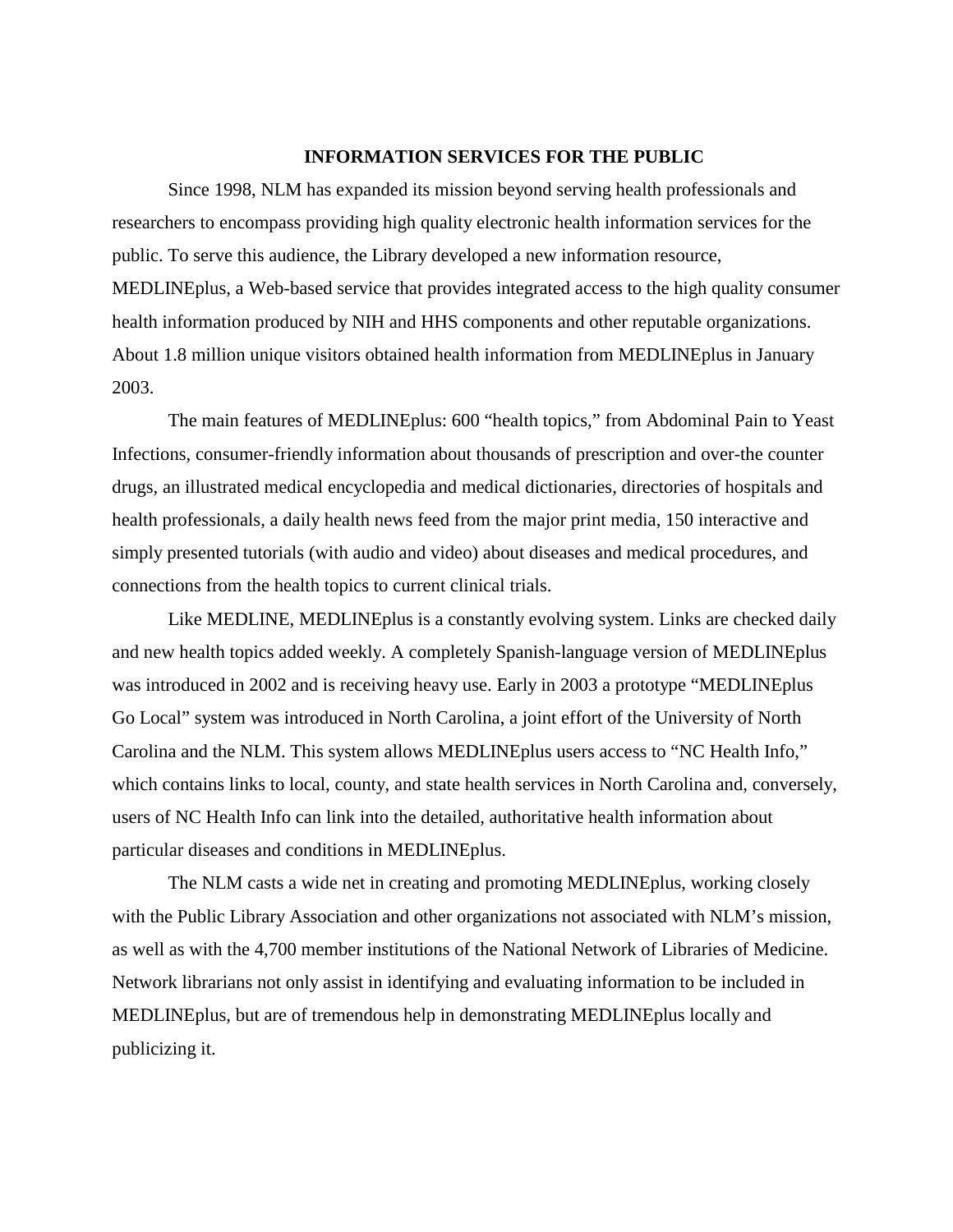pharmaceutical industry. Another major consumer information resource, ClinicalTrials.gov, was developed by the NLM on behalf of the entire NIH in response to a mandate from Congress. The database provides patients and families access to information about clinical trials and opportunities to participate in the evaluation of new treatments. The site was launched in February 2000 and currently contains approximately 7,200 clinical studies sponsored by NIH, other Federal agencies, and the

#### **NLM RESEARCH AND DEVELOPMENT PROGRAMS**

The Library is at the cutting edge of research and development in medical informatics the intersection of computer technology and the health sciences. NLM has a program of grants and contracts to university-based researchers and also a cadre of in-house scientists in the Lister Hill National Center for Biomedical Communications and the National Center for Biotechnology Information. The Lister Hill Center sponsors many exciting communications research projects, such as those in telemedicine and the Visible Human Project. The NLM-supported "A Clinic in Every Home" is an especially promising telemedicine project for medically underserved rural Iowa residents to provide them with access to high quality health care. The expectation is that this system will both raise the quality of health care and lower costs. Another Lister Hill Center program is the initiative to fund projects that demonstrate the medical community's technical needs in using high-speed communications networks for critical healthcare applications, including computing in support of disaster management.

The Visible Human Project comprises two enormous data sets, male and female, of anatomical MRI, CT, and photographic cryosection images. These data sets, licensed to more than 1,700 individuals and institutions in 43 countries, are being used in a wide range of educational, diagnostic, treatment planning, virtual reality, artistic, mathematical, and industrial applications. Projects run the gamut from teaching anatomy to practicing endoscopic procedures to rehearsing surgery. NLM's AnatLine is a web-based image delivery system that provides retrieval access (even from a home computer) to large anatomical image files of various parts of the Visible Human male thoracic region, such as the heart and stomach, including 3D images.

The other major NLM component involved in  $R \& D$  is the National Center for Biotechnology Information, noted above as the source of the GenBank database of DNA sequence information. NCBI is more than just assembler of genomic data, however. NCBI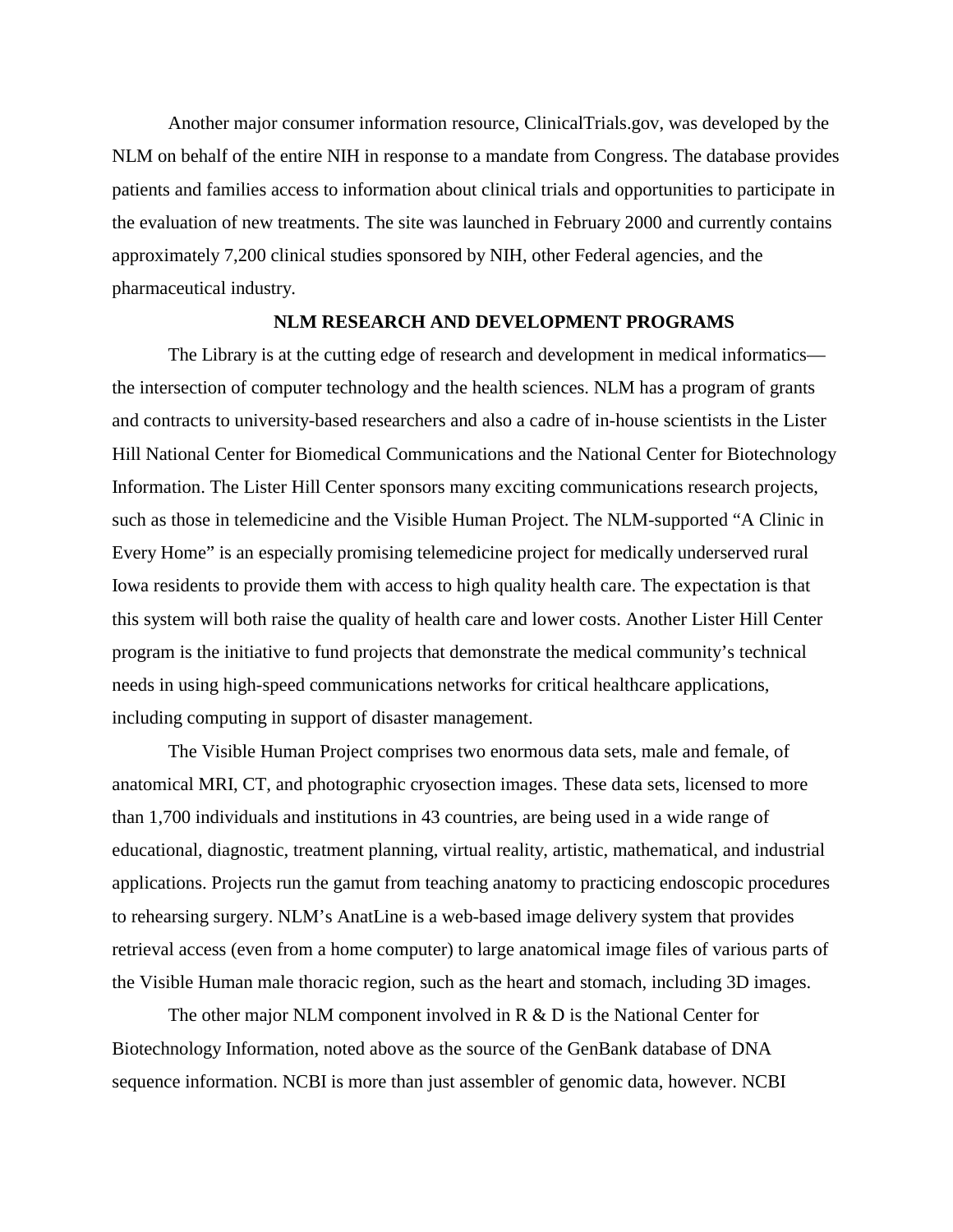investigators have developed sophisticated computational tools such as the BLAST suite of programs that makes it dramatically easier for researchers to scan huge sequence databases for similarities, and to evaluate the resulting matches. Another NCBI product, Entrez, is an integrated database that allows users to easily and quickly search enormous amounts of sequence and literature information. The newest tool is the "Reference Sequence Collection" that is serving as a foundation for genomic research by providing a centralized, integrated, nonredundant set of sequences, including genomic DNA, transcript (RNA), and proteome (protein product) sequences, integrated with other vital information for all major research organisms. As genomic sequence data continues to accumulate and be made available in ingenious ways through the web, we can expect discoveries that promise future medical breakthroughs.

 development of what are called National Programs of Excellence in Biomedical Computing. NLM extramural programs have an important role in supporting  $R \& D$  in biocommunications. One timely example is the early warning public health surveillance system developed at the University of Pittsburgh and recently demonstrated to the President. NLM's grant program also is a key supporter of NIH's "Biomedical Information Science and Technology Initiative." The Library has expanded its support from 12 to 18 training programs at universities across the nation to train experts to carry out research in general informatics and in bioinformatics. The NLM has recently augmented each of the training programs with a "BISTI supplement" and has also funded two planning grants that will eventually lead to the

#### **SERVING SPECIAL COMMUNITIES**

The NLM has been working with the National Institute on Aging to create NIHSeniorHealth.gov. Accessible from MEDLINEplus, the new site contains information in a format that is especially usable by senior citizens. At present NIHSeniorHealth.gov contains information on topics like Alzheimer's and exercise for older adults, but it will soon be expanded to include more topics of special interest to seniors as other NIH institutes contribute to it. NLM is working on adapting special software that would allow the visually impaired to exercise control and hear Web pages read to them. This would also be a boon to some senior citizens.

The National Network of Libraries of Medicine, noted above in connection with MEDLINEplus, places a special emphasis on outreach to underserved populations in an effort to reduce health disparities. For example, there are programs to assist in remedying the disparity in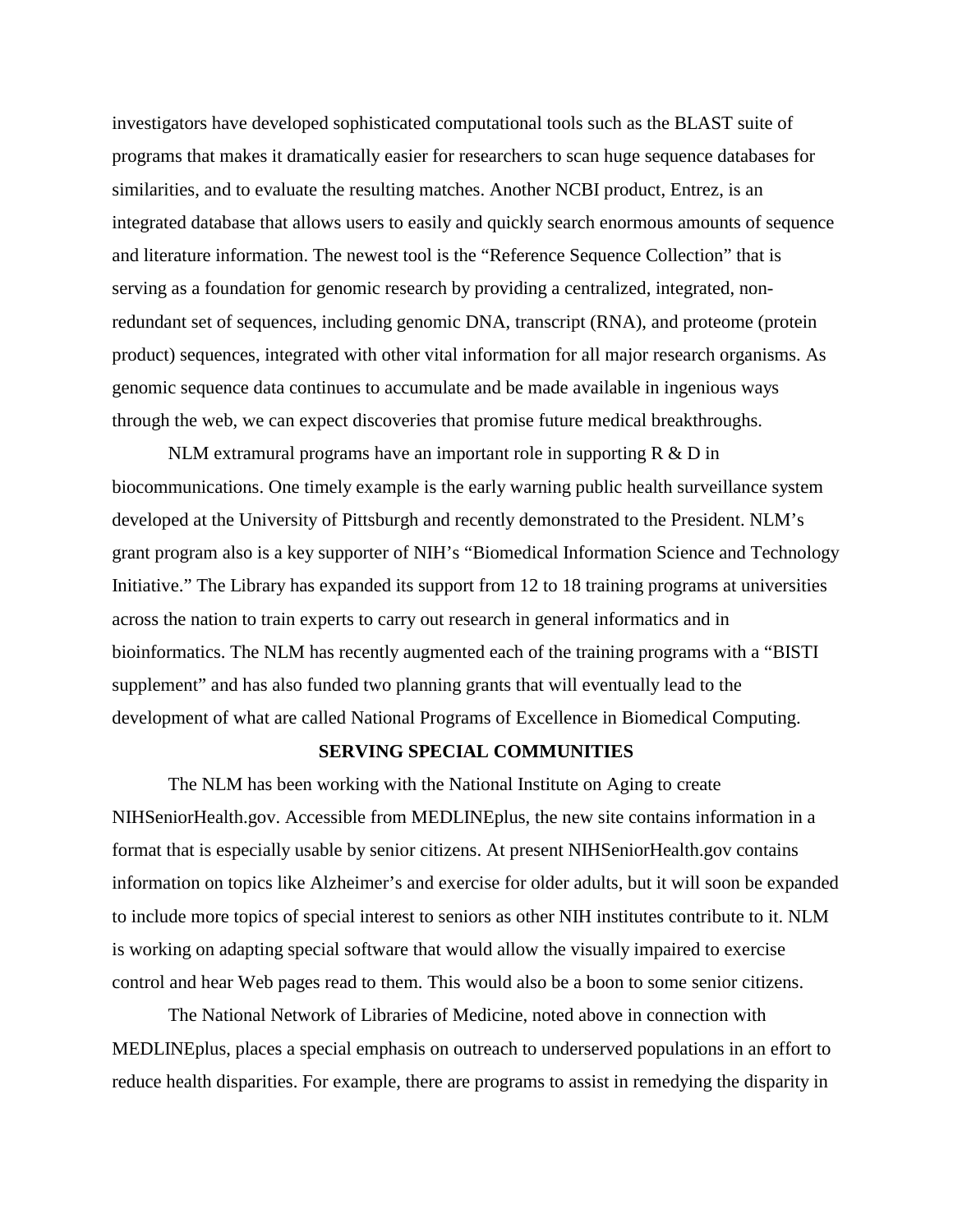health opportunities experienced by such segments of the American population as African Americans, Latinos, Native Americans, senior citizens, and rural populations. One of the NN\LM outreach efforts involves a telemedicine "connections" program for Native Americans in the Pacific Northwest conducted through the Regional Medical Library at the University of Washington.

Another highly successful NLM outreach program has been strengthening Historically Black Colleges and Universities so that they can train people to use information resources in dealing with environmental and chemical hazards. Under this program, faculty and students in more than 80 minority institutions have received such training. Through these schools, NLM is working to promote high-quality Internet connectivity and using technology for research and education.

There are other NLM programs targeting groups of citizens with special health information needs. In the past several years, the Library has made more than 50 awards to continue its HIV/AIDS-related outreach efforts to community-based organizations, patient advocacy groups, faith- based organizations, departments of health, and libraries. This program supports local programs to improve information access for AIDS patients, the affected community, and caregivers. Emphasis is on providing information in a way meaningful to the target community, and may include training in information retrieval, sending interlibrary loans, and providing Internet access.

NLM's efforts to reach special populations in need are not limited to the United States. An international partnership in which the NLM is a key player is the Multilateral Initiative on Malaria. NLM's mandate as leader of the Communications Working Group has been to leverage partnerships (at 13 installations) to create a malaria research network in Africa, enabling scientists there to have full access to the Internet and the Web as well as access to medical literature. The aim is to allow researchers, any time of the day or night, to have instantaneous Internet access that will enable them to send and receive e-mails, search for literature, interrogate databases, share files and images with colleagues, and generally move to a new and more efficient way of doing collaborative research.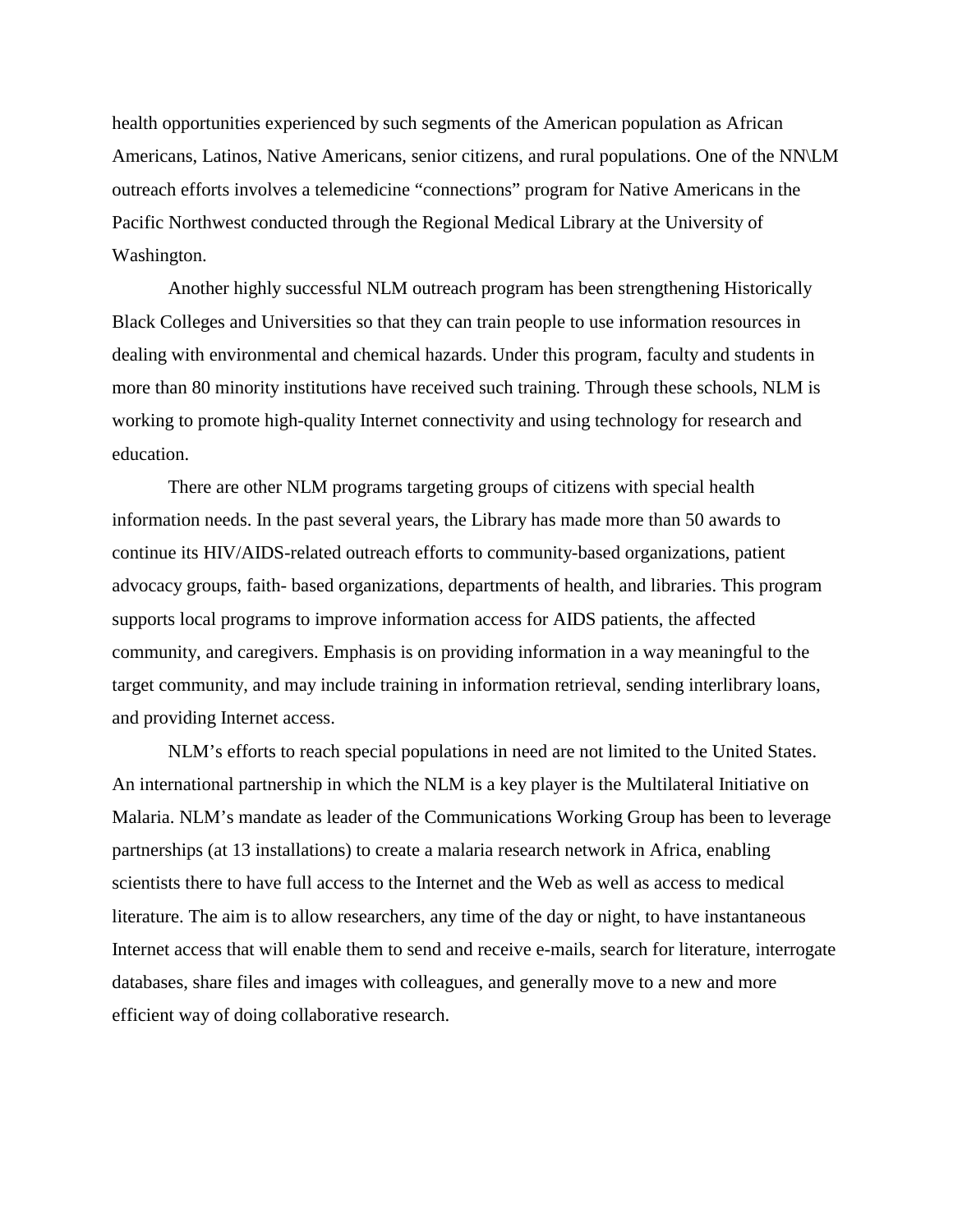## **FUTURE PROSPECTS**

NLM is responsible for acquiring, indexing, cataloging, and preserving the world's biomedical literature—in all languages and media—and for providing reference and research assistance and document delivery from this comprehensive collection. NLM also collects, processes and distributes genome sequence data through NCBI. Both of these core areas are experiencing unprecedented growth. The cost of purchasing the biomedical literature typically increases about 10% per year, irrespective of general inflation, and the move to electronic publishing has not diminished this rate of increase. NLM uses advanced technology to improve the efficiency of its basic operations, and contractors currently perform the majority of activities required to provide NLM's basic services.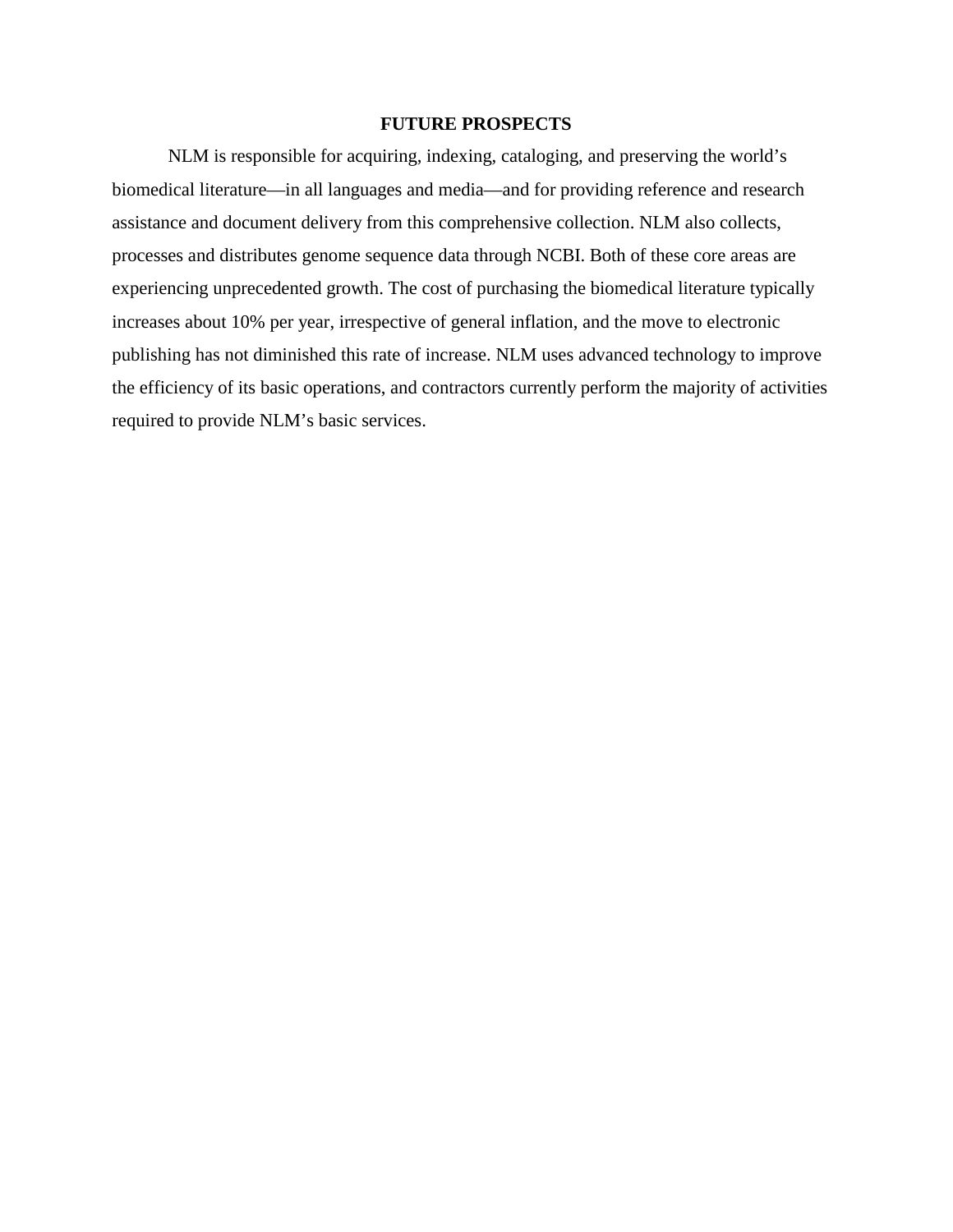# DEPARTMENT OF HEALTH AND HUMAN SERVICES

# National Institutes of Health Biographical Sketch

| NAME              | Donald A. B. Lindberg, M.D.                                 |
|-------------------|-------------------------------------------------------------|
| <b>POSITION</b>   | Director, National Library of Medicine, NIH                 |
| <b>BIRTHPLACE</b> | Brooklyn, NY                                                |
| DATE              | September 21, 1933                                          |
| <b>EDUCATION</b>  | A.B., magna cum laude, Amherst College, 1954;               |
|                   | M.D., College of Physicians and Surgeons,                   |
|                   | Columbia University, 1958;                                  |
|                   | Diplomate: Anatomic and Clinical Pathology, 1963            |
| EXPERIENCE        |                                                             |
| 1984-Present      | Director, National Library of Medicine, NIH                 |
| 1992-1995:        | Director, National Coordination Office for High Performance |
|                   | Computing and Communications, Office of Science and         |
|                   | Technology Policy, Executive Office of the President        |
| 1996-2000:        | U.S. National Coordinator for the G8 Global Healthcare      |
|                   | Applications Project, Global Information Infrastructure     |
|                   | Initiative                                                  |
| 1969-1984:        | Professor of Pathology and Director, Information Science    |
|                   | Group, University of Missouri-Columbia                      |
| HONORS AND        |                                                             |
| <b>AWARDS</b>     | Phi Beta Kappa                                              |
|                   | Simpson Fellow of Amherst College                           |
|                   | Markle Scholar in Academic Medicine                         |
|                   |                                                             |
|                   | Surgeon General's Medallion, 1989                           |
|                   | First AMA Nathan Davis Award for Outstanding Member of      |
|                   | the Executive Branch in Career Public Service, 1989         |
|                   | Walter C. Alvarez Memorial Award of the American            |
|                   | Medical Writers Association, 1989                           |
|                   | Presidential Senior Executive Rank Award, 1990              |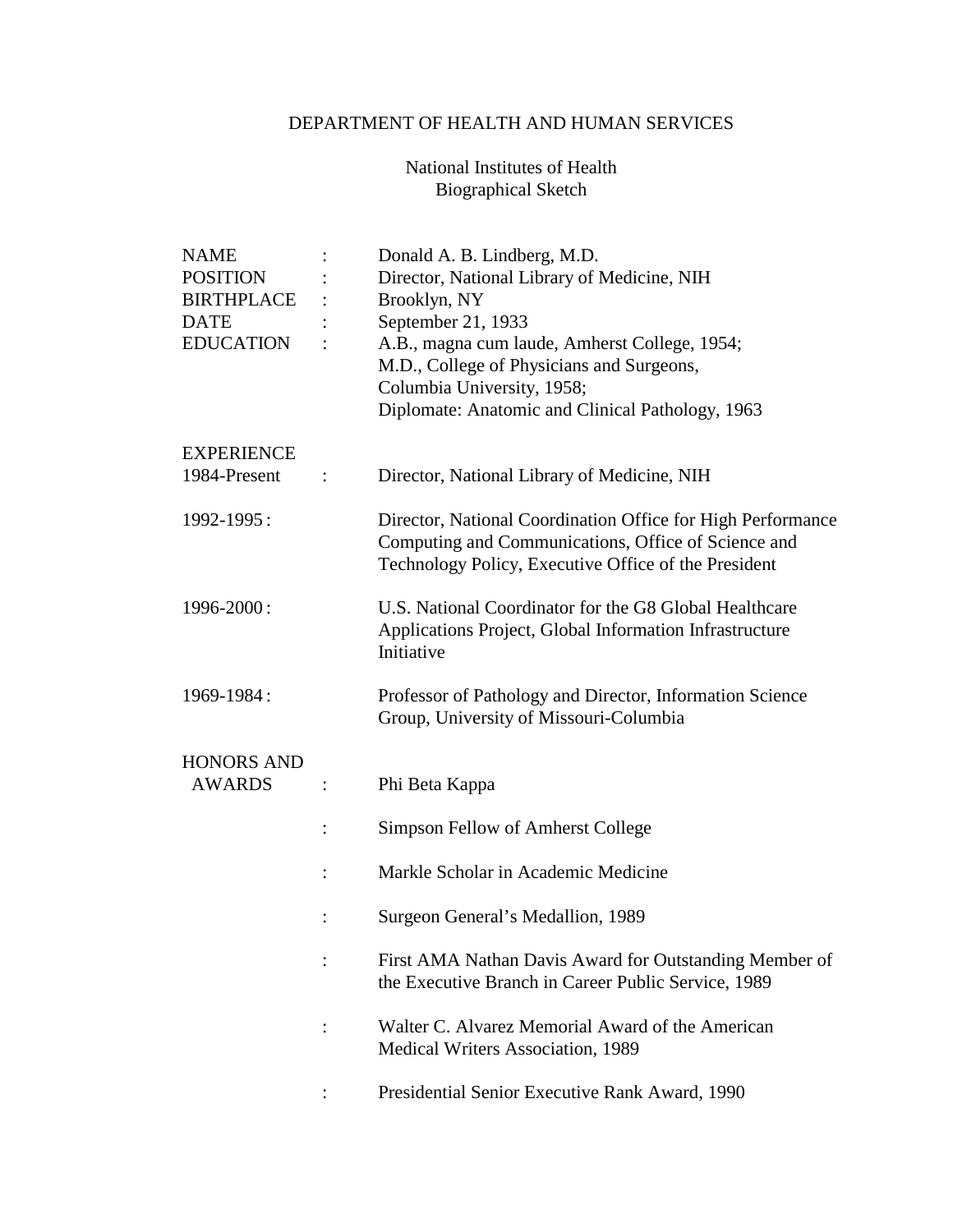- : Founding Fellow of the American Institute of Medical and Biological Engineering, 1992 : Outstanding Service Award of the Uniformed Services University of the Health Sciences, 1992 : Federal Computer Week=s Federal 100 Award, 1993
- : Computers in Healthcare Pioneer Award, 1993
- : Association of Minority Health Professions Schools Commendation, 1995
- : RCI High Performance Computing Industry Recognition Award, 1995
- : U.S. National Commission on Libraries and Information Science Silver Award, 1996
- : Council of Biology Editors Meritorious Award, 1996
- : Presidential Rank Award of Meritorious Executive in the Senior Executive Service, 1996
- : Fellow of the American Association for the Advancement of Science, 1996
- : Medical Library Association President's Award, 1997
- : American College of Medical Informatics Morris F. Collen, M.D. Award of Excellence, 1997
- : Johns Hopkins University School of Medicine, Ranice W. Crosby Distinguished Achievement Award, 1998
- : New York Academy of Medicine Information Frontier Award,1999
- : Cosmos Club Award, 2001
- : Surgeon General's Medallion, 2002
- : Honorary Doctorates: Amherst College, State University of New York, Syracuse; and University of Missouri-Columbia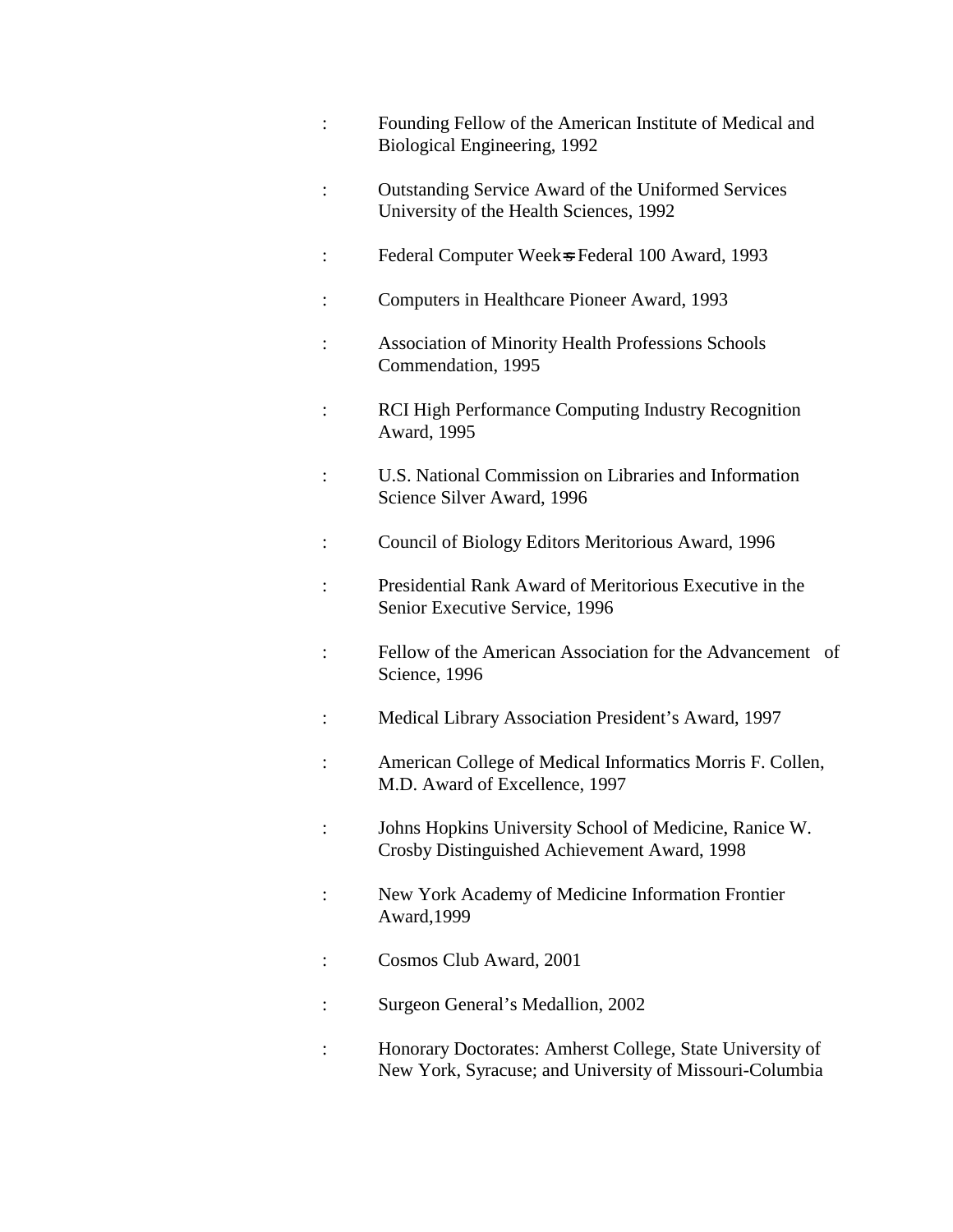## DEPARTMENT OF HEALTH AND HUMAN SERVICES OFFICE OF MANAGEMENT AND BUDGET BIOGRAPHICAL SKETCH

| <b>NAME:</b>                           | Kerry N. Weems                                                                                                                                   |
|----------------------------------------|--------------------------------------------------------------------------------------------------------------------------------------------------|
| <b>POSITION:</b><br><b>BIRTHPLACE:</b> | Deputy Assistant Secretary for Budget<br>Portales, New Mexico                                                                                    |
| <b>EDUCATION:</b>                      | B.A., Philosophy, New Mexico State University, 1978<br>BBA, Management, New Mexico State University, 1978<br>MBA, University of New Mexico, 1981 |
| <b>EXPERIENCE:</b>                     |                                                                                                                                                  |
| January 24-Present                     | Acting Assistant Secretary for Budget, Technology and<br>Fiance                                                                                  |
| June 2002- Present                     | Deputy Assistant Secretary for Budget, HHS                                                                                                       |
| $2001 - 2002$                          | Acting Deputy Assistant Secretary for Budget, HHS                                                                                                |
| 1996 - 2002                            | Director, Division of Budget Policy, Execution and<br>Management, HHS                                                                            |
| 1991 - 1996                            | Chief, Budget Planning Branch, HHS                                                                                                               |
| 1988 - 1991                            | Program Analyst, Office of Budget, HHS                                                                                                           |
| 1983 - 1988                            | Program and Budget Analyst, HHS<br>(Social Security Administration)                                                                              |
| 1981 - 1983                            | <b>Staff Member, United States Senate</b>                                                                                                        |
| <b>HONORS AND AWARDS:</b>              |                                                                                                                                                  |
| 2001                                   | <b>Presidential Rank Award</b>                                                                                                                   |

- 1995 Secretary's Distinguished Service Award
- 1993 HHS Senior Management Citation